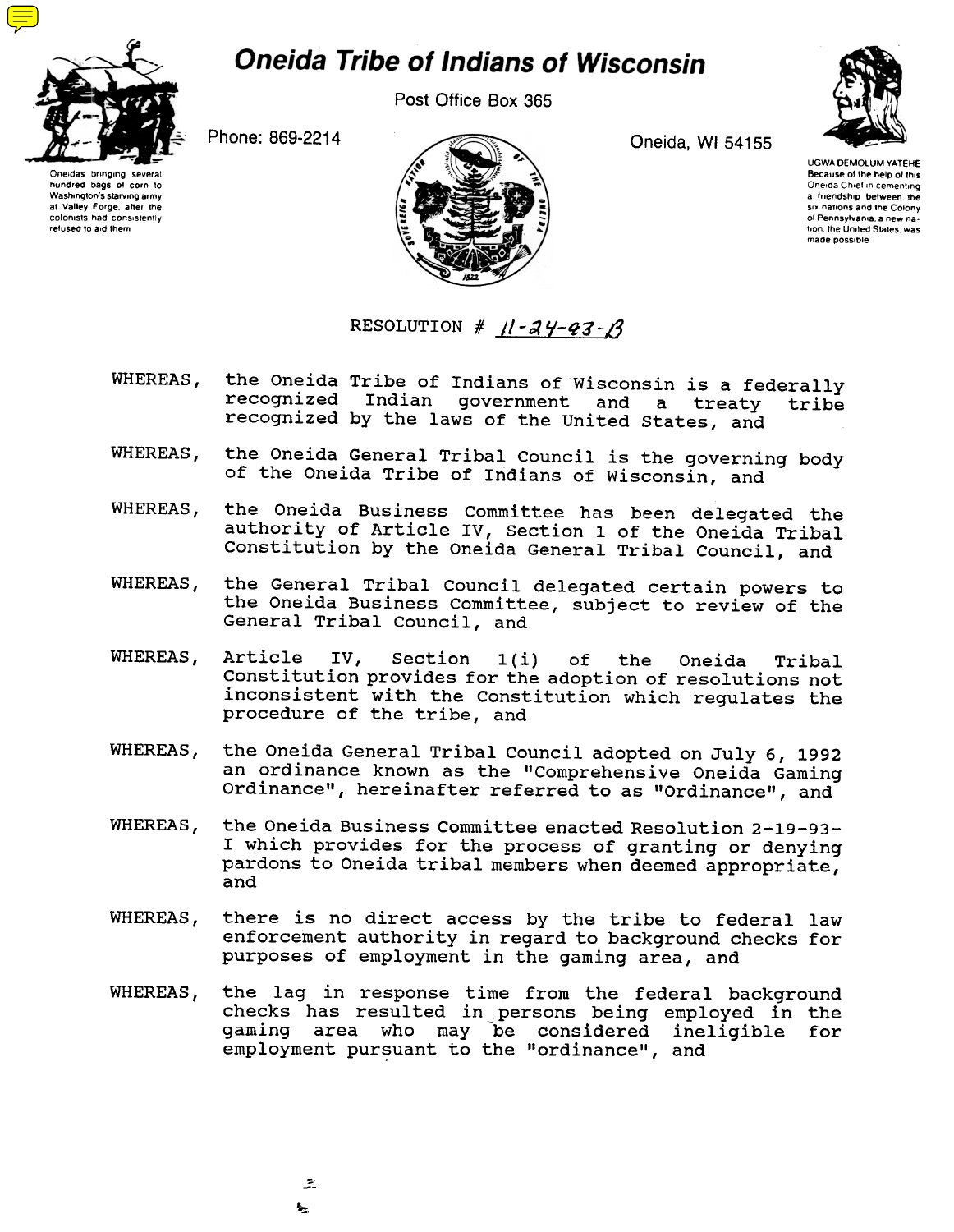Resolution # <u>11-a4-93-1</u> Page 2 of 3

- WHEREAS, the release of tribal members who are presently working in the gaming area who may later be deemed ineligible for such employment as a result of discrepancies in the Oneida Tribe's bonding policy, the Oneida Gaming Ordinance, and the Tribal/state Gaming Compact due to the slow response time in background checks would not only disrupt the gaming enterprise operation but would also be inconsistent with the Oneida Tribe's employment policy of Oneida preference, and
- the above described inconsistencies are not the fault of WHEREAS, any entity or individual, but a natural result of the rapid growth of both the government and the governmental business of the Oneida Tribe, and
- WHEREAS, the Oneida tribal government has a constitutional responsibility to protect the welfare of its members as well as provide for the integrity of the gaming business of the Oneida Tribe, and
- WHEREAS, the Oneida tribal government has adopted a gaming ordinance which requires tribal employees of gaming to comply with Article VII, paragraph F.2. Said arti states "No person who has been convicted of a felony or a violation of any provision of the Personnel Policies and Procedures manual resulting in dismissal or any misdemeanor crime of fraud or theft of any kind may be employed in the conduct of any game defined in this Ordinance unless such person has been formally pardoned by the Oneida Business Committee upon the recommendation of the Gaming commission".
	- THEREFORE BE IT RESOLVED, that there is hereby granted temporary pardons for those employed who were hired under the above inconsistent factors and who may be subject to dismissal based upon said inconsistencies and who are presently working in the gaming area, and
	- IT FURTHER RESOLVED that the following directives shall be immediately instituted:
		- This temporary pardon shall apply only to Oneida  $1.$ tribally enrolled members who may be affected by this resolution.
		- Affected employees shall file for a permanent pardon within 45 days from the date of the adoption of this resolution. Should the employee fail to do so, he/she shall be immediately dismisse 2.